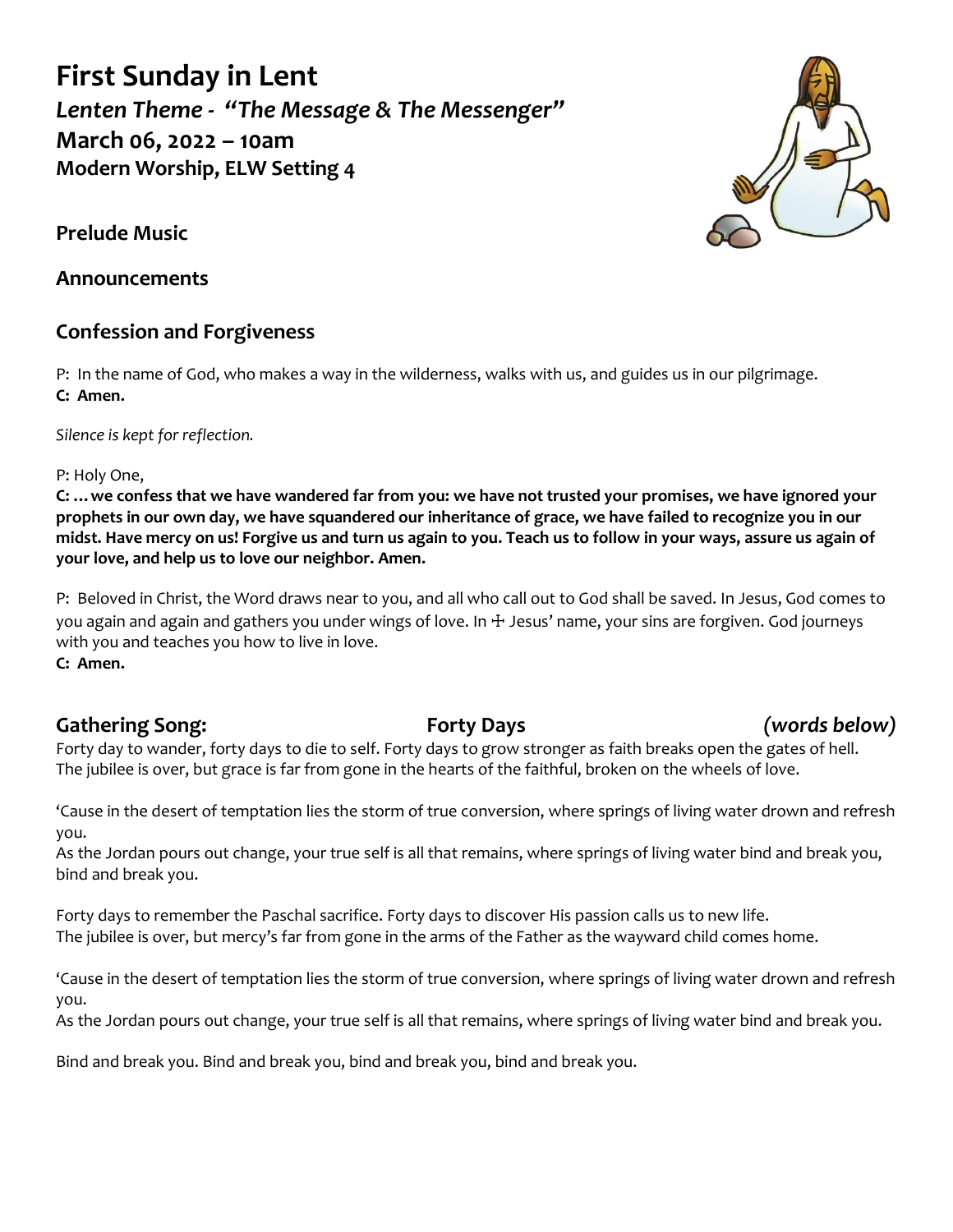## **Greeting**

P: The grace of our Lord Jesus Christ, the love of God, and the communion of the Holy Spirit, be with you all! **C: And also with you!**

## **Kyrie**

A: In peace, let us pray to the Lord. **C: Lord, have mercy.**

A: For the peace from above, and for our salvation, let us pray to the Lord. **C: Lord, have mercy.**

A: For the peace of the whole world, for the well-being of the church of God, and for the unity of all, let us pray to the Lord. **C: Lord have mercy.**

A: For this holy house, and for all who offer here their worship and praise, let us pray to the Lord.

### **C: Lord have mercy.**

A: Help, save, comfort, and defend us, gracious Lord. **C: Amen.**

## **Prayer of the Day**

A: Let us pray together,

**C: O Lord God, you led your people through the wilderness and brought them to the promised land. Guide us now, so that, following your Son, we may walk safely through the wilderness of this world toward the life you alone can give, through Jesus Christ, our Savior and Lord, who lives and reigns with you and the Holy Spirit, one God, now and forever. Amen.**

## **Children's Message** *Annie Slabaugh Annie Slabaugh*

*(This Lenten season, as we focus on Jesus as both Message and Messenger, we will use Eugene Peterson's "The Message" translations for all readings until Holy Week, where we will use that translation for just the Gospel. The New Revised Standard Version (NRSV) will be printed each week in the worship folder at the conclusion of the service.)*

## **First Reading: Deuteronomy 26:1-11 –** *"The Message" Translation*

*The annual harvest festival, called the Feast of Weeks, provides the setting for this reading. This festival celebrates the first fruits of the produce of the land offered back to God in thanks. In this text, worshipers announce God's gracious acts on behalf of Israel.*

<sup>1</sup>Once you enter the land that God, your God, is giving you as an inheritance and take it over and settle down, 2 you are to take some of all the first fruits of what you grow in the land that God, your God, is giving you, put them in a basket and go to the place God, your God, sets apart for you to worship him. 3 At that time, go to the priest who is there and say, "I announce to God, your God, today that I have entered the land that God promised our ancestors that he'd give to us." 4 The priest will take the basket from you and place it on the Altar of God, your God. And there in the Presence of God, your God, you will recite: <sup>5</sup>A wandering Aramean was my father, he went down to Egypt and sojourned there, he and just a handful of his brothers at first, but soon they became a great nation, mighty and many. 6 The Egyptians abused and battered us, in a cruel and savage slavery. 7 We cried out to God, the God-of-Our-Fathers: He listened to our voice, he saw our destitution, our trouble, our cruel plight. 8 And God took us out of Egypt with his strong hand and long arm, terrible and great, with signs and miracle-wonders. 9 And he brought us to this place, gave us this land flowing with milk and honey. So here I am. I've brought the first fruits of what I've grown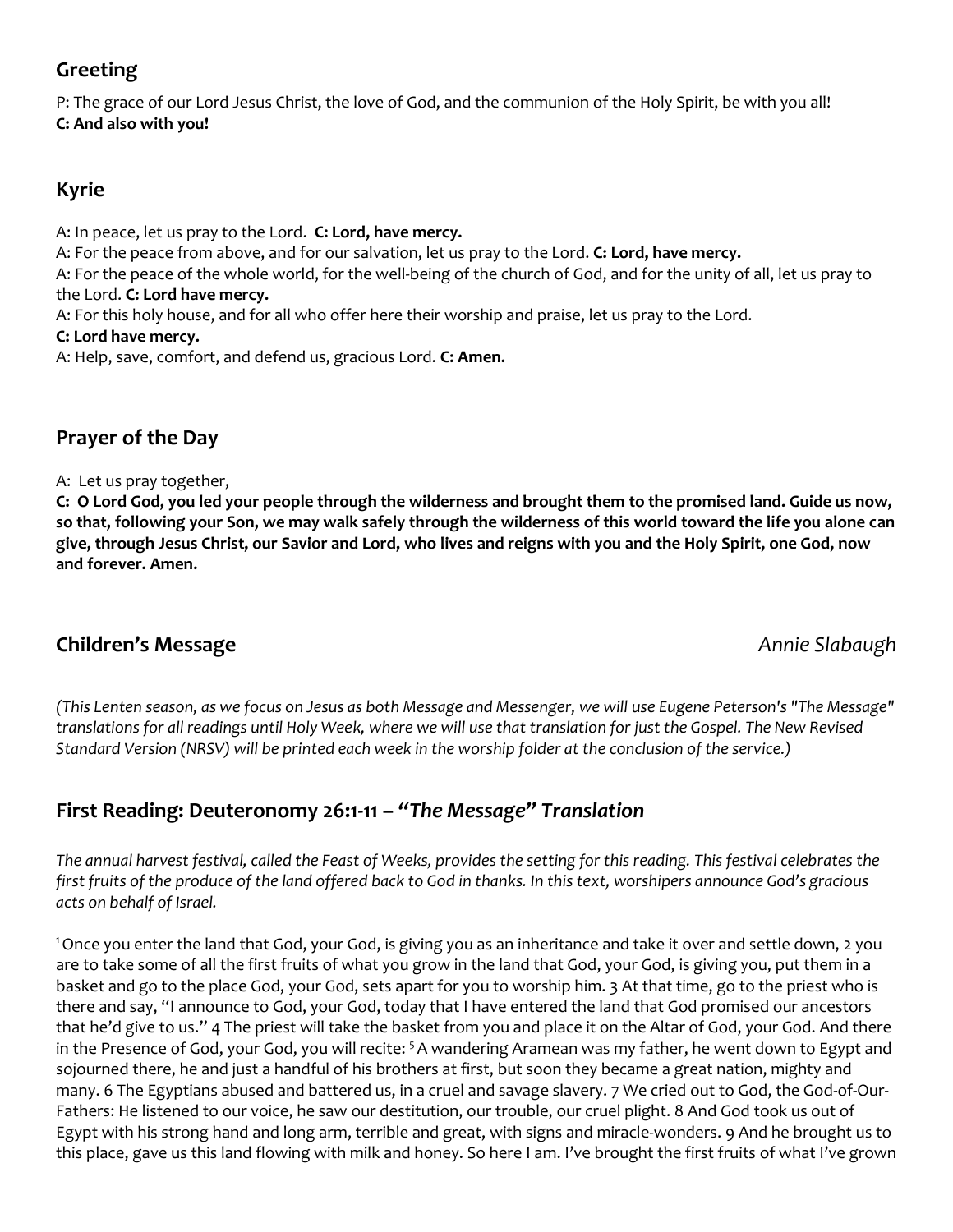on this ground you gave me, O God. <sup>10</sup> Then place it in the Presence of God, your God. Bow low in the Presence of God, your God. 11 And rejoice! Celebrate all the good things that God, your God, has given you and your family; you and the Levite and the foreigner who lives with you.

L: The Word of the Lord

**C: Thanks be to God**

## **Gospel Acclamation: Return to the Lord**

Return to the Lord, your God, for he is gracious and merciful, slow to anger, and abounding in steadfast love.

## **Gospel: Luke 4:1-13 –** *"The Message" Translation*

*After being filled with the Holy Spirit at his baptism, Jesus is led in the wilderness. Through his responses to the temptations of the devil, he defines what it means to be called "the Son of God."*

#### P: A reading from… **C: Glory to You, O Lord.**

<sup>1</sup>Now Jesus, full of the Holy Spirit, left the Jordan and was led by the Spirit into the wild. 2 For forty wilderness days and nights he was tested by the Devil. He ate nothing during those days, and when the time was up he was hungry. <sup>3</sup> The Devil, playing on his hunger, gave the first test: "Since you're God's Son, command this stone to turn into a loaf of bread." <sup>4</sup> Jesus answered by quoting Deuteronomy: "It takes more than bread to really live." 7 Worship me and they're yours, the whole works."  $^8$  Jesus refused, again backing his refusal with Deuteronomy: "Worship the Lord your God and only the Lord your God. Serve him with absolute single-heartedness."  $9$  For the third test the Devil took him to Jerusalem and put him on top of the Temple. He said, "If you are God's Son, jump. 10 It's written, isn't it, that 'he has placed you in the care of angels to protect you; 11 they will catch you; you won't so much as stub your toe on a stone?"<sup>12</sup> "Yes," said Jesus, "and it's also written, 'Don't you dare tempt the Lord your God."<sup>3</sup> That completed the testing. The Devil retreated temporarily, lying in wait for another opportunity.

P: The Gospel of the Lord. **C: Praise to you, O Christ.**

**Sermon** *Pastor Paul Busekist*

**Song of the Day: I Want Jesus to Walk with Me ELW 325**

## **Apostles Creed**

**I believe in God, the Father almighty, creator of Heaven and earth.** 

**I believe in Jesus Christ, God's only Son, our Lord, who was conceived by the Holy Spirit, born of the virgin Mary, suffered under Pontius Pilate, was crucified, died, and was buried; he descended to the dead. On the third day he rose again; he ascended into heaven, he is seated at the right hand of the Father, and he will come to judge the living and the dead.**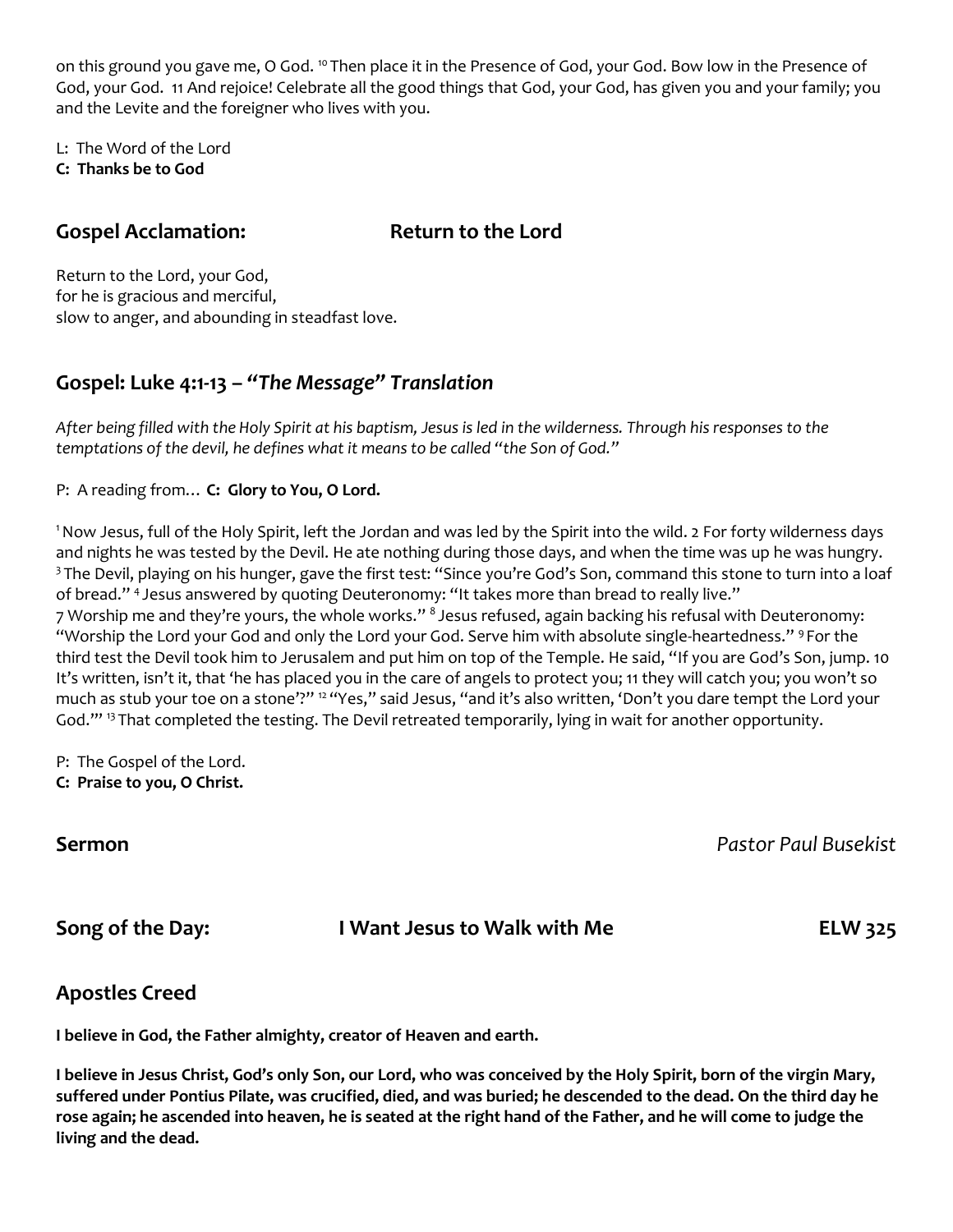**I believe in the Holy Spirit, the holy catholic church, the communion of saints, the forgiveness of sins, the resurrection of the body, and the life everlasting. Amen.**

## **Prayers of the Church / Sign of the Peace**

**Offering** *(encouraged for before or after service, using vase only and not ushers)*

## **Offering Prayer**

A: Let us pray.

**C: Extravagant God, you have blessed us with the fullness of creation. Now we gather at your feast where you offer us the food that satisfies. Take and use what we offer here, come among us, and feed us with the body and blood of Christ, in whose name we pray. Amen.**

### **Words of Institution**

### **Lord's Prayer**

**Our Father, who art in heaven, hallowed be thy name, thy kingdom come, thy will be done, on earth as it is in heaven. Give us this day our daily bread; and forgive us our trespasses, as we forgive those who trespass against us; and lead us not into temptation, but deliver us from evil. For thine is the kingdom, and the power, and the glory, forever and ever. Amen.**

## **Communion**

| <b>Communion Songs:</b> | Lead Me, Guide Me         | <b>ELW 768</b> |
|-------------------------|---------------------------|----------------|
|                         | <b>When the Poor Ones</b> | <b>ELW 725</b> |

## **Final Blessing**

P: You are children of God, anointed with the oil of gladness and strengthened for the journey. Almighty God, motherly, majestic, and mighty,  $\pm$  bless you this day and always. **C: Amen.**

| <b>Sending Song:</b> | Jesus Is a Rock in a Weary Land | <b>ELW 333</b> |
|----------------------|---------------------------------|----------------|
|                      |                                 |                |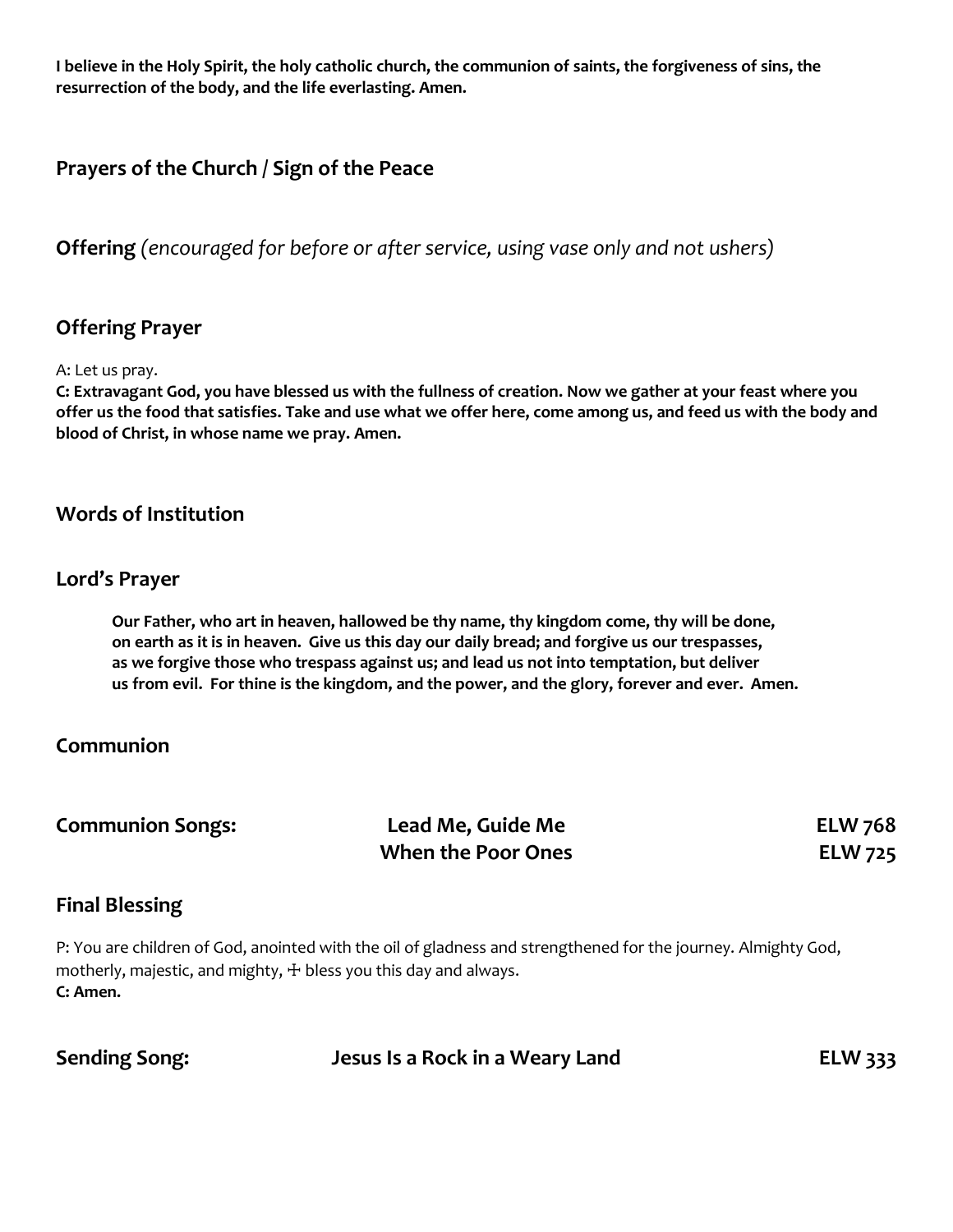## **Dismissal**

A: Go in peace. Jesus meets you on the way. **C: Thanks be to God.**

### **Alternate NRSV Lesson/Gospel Translations**

## **First Reading: Deuteronomy 26:1-11**

<sup>1</sup>When you have come into the land that the Lord your God is giving you as an inheritance to possess, and you possess it, and settle in it, <sup>2</sup>you shall take some of the first of all the fruit of the ground, which you harvest from the land that the Lord your God is giving you, and you shall put it in a basket and go to the place that the Lord your God will choose as a dwelling for his name. <sup>3</sup>You shall go to the priest who is in office at that time, and say to him, "Today I declare to the Lord your God that I have come into the land that the Lord swore to our ancestors to give us." <sup>4</sup>When the priest takes the basket from your hand and sets it down before the altar of the Lord your God, <sup>5</sup>you shall make this response before the Lord your God: "A wandering Aramean was my ancestor; he went down into Egypt and lived there as an alien, few in number, and there he became a great nation, mighty and populous. <sup>6</sup>When the Egyptians treated us harshly and afflicted us, by imposing hard labor on us, <sup>7</sup>we cried to the Lord, the God of our ancestors; the Lord heard our voice and saw our affliction, our toil, and our oppression. <sup>8</sup>The Lord brought us out of Egypt with a mighty hand and an outstretched arm, with a terrifying display of power, and with signs and wonders; 9and he brought us into this place and gave us this land, a land flowing with milk and honey. <sup>10</sup>So now I bring the first of the fruit of the ground that you, O Lord, have given me." You shall set it down before the Lord your God and bow down before the Lord your God. "Then you, together with the Levites and the aliens who reside among you, shall celebrate with all the bounty that the Lord your God has given to you and to your house.

## **Gospel: Luke 4:1-13**

1 Jesus, full of the Holy Spirit, returned from the Jordan and was led by the Spirit in the wilderness, <sup>2</sup>where for forty days he was tempted by the devil. He ate nothing at all during those days, and when they were over, he was famished. <sup>3</sup>The devil said to him, "If you are the Son of God, command this stone to become a loaf of bread." <sup>4</sup>Jesus answered him, "It is written, 'One does not live by bread alone.'" <sup>5</sup>Then the devil led him up and showed him in an instant all the kingdoms of the world. <sup>6</sup>And the devil said to him, "To you I will give their glory and all this authority; for it has been given over to me, and I give it to anyone I please. <sup>7</sup>If you, then, will worship me, it will all be yours."  $^8$ Jesus answered him, "It is written, 'Worship the Lord your God, and serve only him.' $\,$   $^9$ Then the devil took him to Jerusalem, and placed him on the pinnacle of the temple, saying to him, "If you are the Son of God, throw yourself down from here, <sup>10</sup>for it is written, 'He will command his angels concerning you, to protect you,' <sup>11</sup>and 'On their hands they will bear you up, so that you will not dash your foot against a stone.'" <sup>12</sup> Jesus answered him, "It is said, 'Do not put the Lord your God to the test.'" <sup>13</sup>When the devil had finished every test, he departed from him until an opportune time.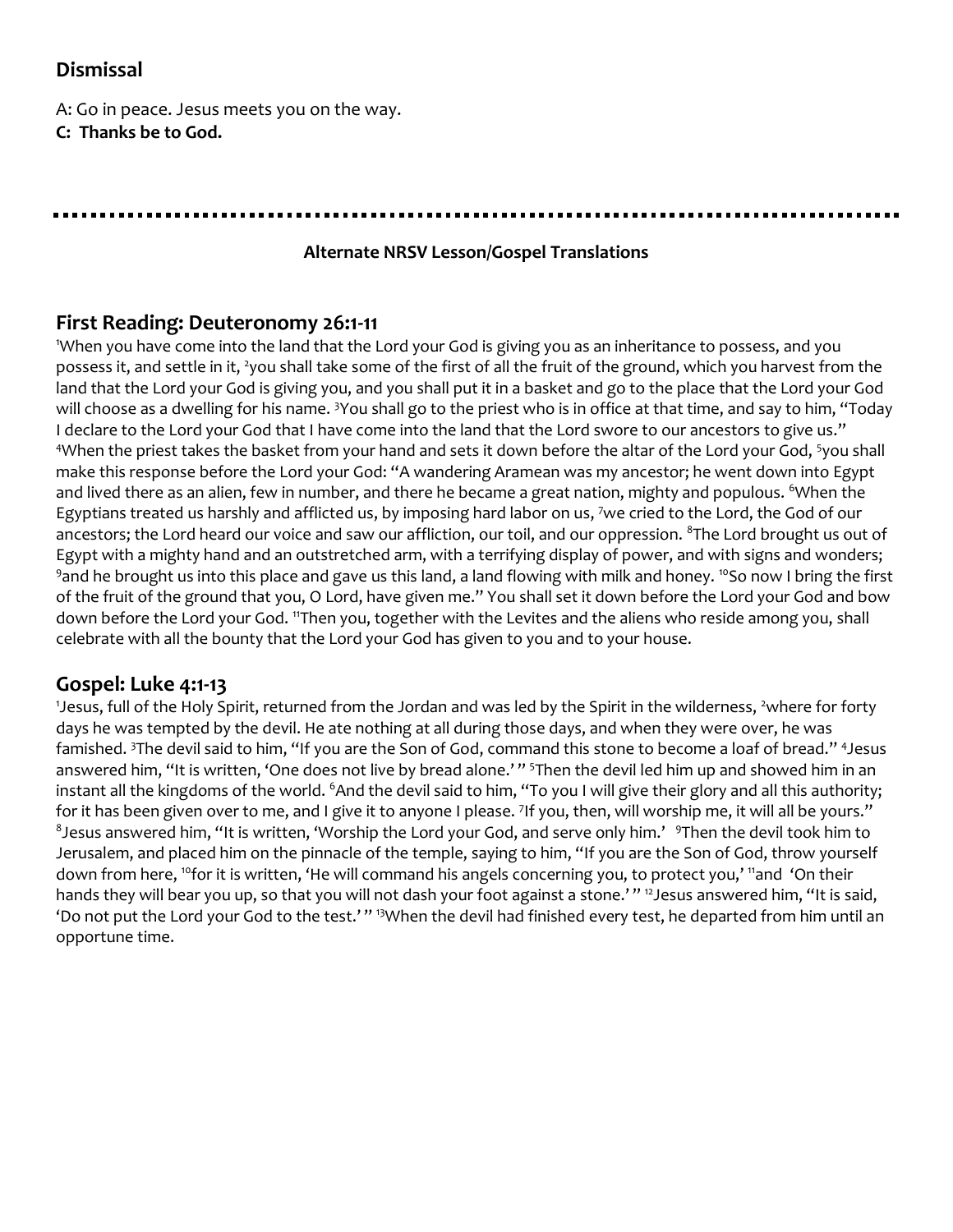

1050 Peninsula Drive Traverse City, MI 49686 (231) 947-9880 www.bethlehemtc.org

# March 6, 2022

# **HAPPY BIRTHDAY**

3/7-Lisa Schlagel 3/11-Laura Acker 3/13-Brenda Denover 3/8-Corinne Hill 3/12-Tom Christensen

#### Please note the change: A COVID update from Council:

Last week, the Grand Traverse County Covid positivity dipped below the 14-day average 17.5% Covid positivity threshold set up by Council for our current precautions. Therefore, we will transition to a new worship masking standard of "masks optional for vaccinated persons and required for unvaccinated persons." This will ensure that we are doing our part to keep our parishioners and community safe. Stav safe, pray for all good things, and see you soon! -Your Bethlehem Church Council

Lent Update: As Covid numbers seem now to be heading in an encouraging direction, we hope to ease back into Fellowship supper gatherings this Lenten season. For March 9, 16, 23, 30 and April 6th, we are planning to have a "simple soup and bread\*" dinner in the Fellowship Hall, followed by worship at 6:30. Our 1st Communion students will have class before dinner for the majority of Lent nights. Here's our schedule for each night:

5:30pm - 1st Communion Class in the Youth Room (others welcome to socialize in the Gathering Space) There will also be activities for the younger youth at 5:30pm in the Gathering Space.

#### 6:00pm - "A Simple Soup\* at Six"

6:30pm - Brief Worship (Holden Evening Prayer, Taize, or Scripture with Songs and short message for approximately 30 minutes)

#### Our soup each night will be served also with bread, a veggie tray, dessert, coffee and punch.

Our Lenten theme this year is "The Message and the Messenger" and will focus during the worship message on an eclectic mix of biblical and modern messengers of the gospel. We hope to see you then!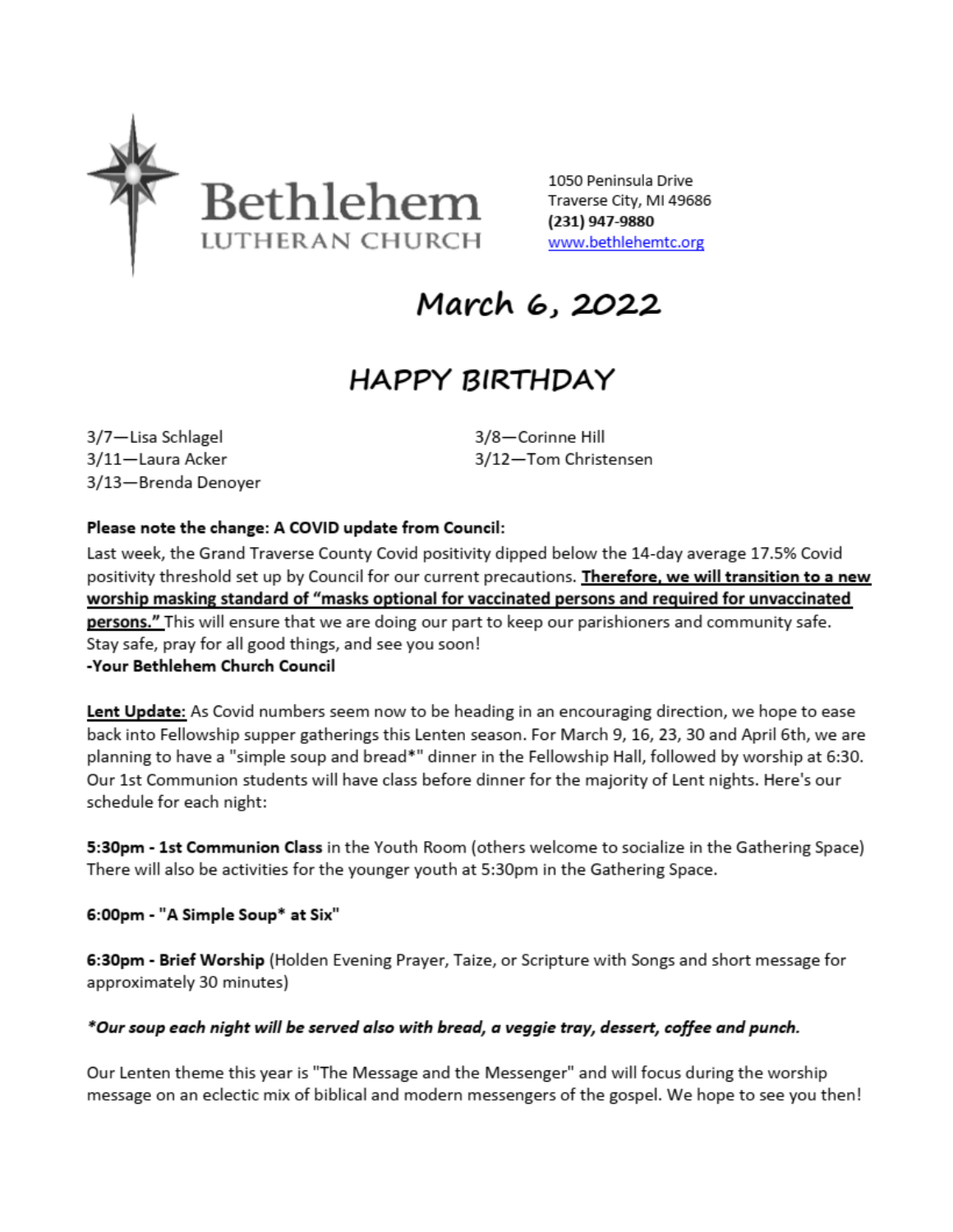Daylight Savings Time begins on the morning of March 13<sup>th</sup> so be sure to set your clocks ahead one hour before going to bed on Saturday night. Spring Forward!

#### Please note that the new Building and Office Hours are: 9:00am - 2:30pm, Monday - Thursday.

Giving Statements Available: Your individual giving statements are available in your mailbox in the Narthex. The statement covers giving from January through December 2021. Please pick them up at your convenience. To save on postage, I will mail out the ones not picked up by the end of March 2022. Thank you for your generous support for the programs and ministries of your church especially during these uncertain times. Your Bookkeeper

The March issue of the STAR is available today. For current issues of the Star, feel free to check online at www.bethlehemtc.org < About Us > "The Online Bethlehem Star" or type this URL to get these directly: http://www.bethlehemtc.org/the-bethlehem-star-newsletter.

#### Due Dates for STAR/Bulletin/Screen Announcements:

STAR: The third Friday of the month sent to admin@bethlehemtc.org (Please note STAR in subject line) Bulletin/Verbal Announcements: Wednesday of the week sent to admin@bethlehemtc.org (Bulletin/Worship Folder is printed on Thursday morning.) (Please note Bulletin or Announcement in subject line) Screen Announcements/Weekly BLC Emails: Tuesday of the week sent to annie.slabaugh@bethlehemtc.org (Annie works Sunday - Wednesday)

Monthly STAR: Thanks to all of you who have said that you will read the STAR on line or pick it up at church. Those of you who come to church, be thinking if there is any member close in your neighborhood that you could deliver their copy to them. If you have recently decided to read on line or pick-up at church please call the office and let them know.

The newest Living Lutheran magazine and the April/May/June Christ in our Home can be picked up at the welcome table on Sunday mornings, from the Shooting STAR box below the outside mailbox, or during parking lot communion.

LAUNDRY BASKET PROJECT FOR 2022: We are collecting cleaning items to be given out during the Baby Pantry here at Bethlehem. There is an example basket in the Narthex along with a list of items needed. You may fill an entire basket OR bring single items if you prefer. We would like to have baskets available beginning in March. Thank you for your participation!

Book Club: The book for the Mar. 22 book club meeting at 5:30 on ZOOM is The Handmaid's Tale by Margaret Atwood. I am assured that it is different from the TV show if you have watched that. I think it is going to take many of us out of our "comfort zone". Books from the library are in the plastic bin outside of church. Be sure to sign your name on the sheet next to the number that matches the number on your book. Below is a description of the book:

"Set in the near future, it describes life in what was once the United States, now called the Republic of Gilead, a monotheocracy that has reacted to social unrest and a sharply declining birthrate by reverting to, and going beyond, the repressive intolerance of the original Puritans. The regime takes the Book of Genesis absolutely at its word, with bizarre consequences for the women and men of its population"-If you are not already on the email list and would like to join the discussion please send your email to Cindy Monroe at cmonroe@chartermi.net.

CHOIR NEWS: The choir hopes to continue singing one time per month on weekends when the majority of singers are in town. If you are interested, please contact Tony Bero at 231 942-1162 or bero.tony@gmail.com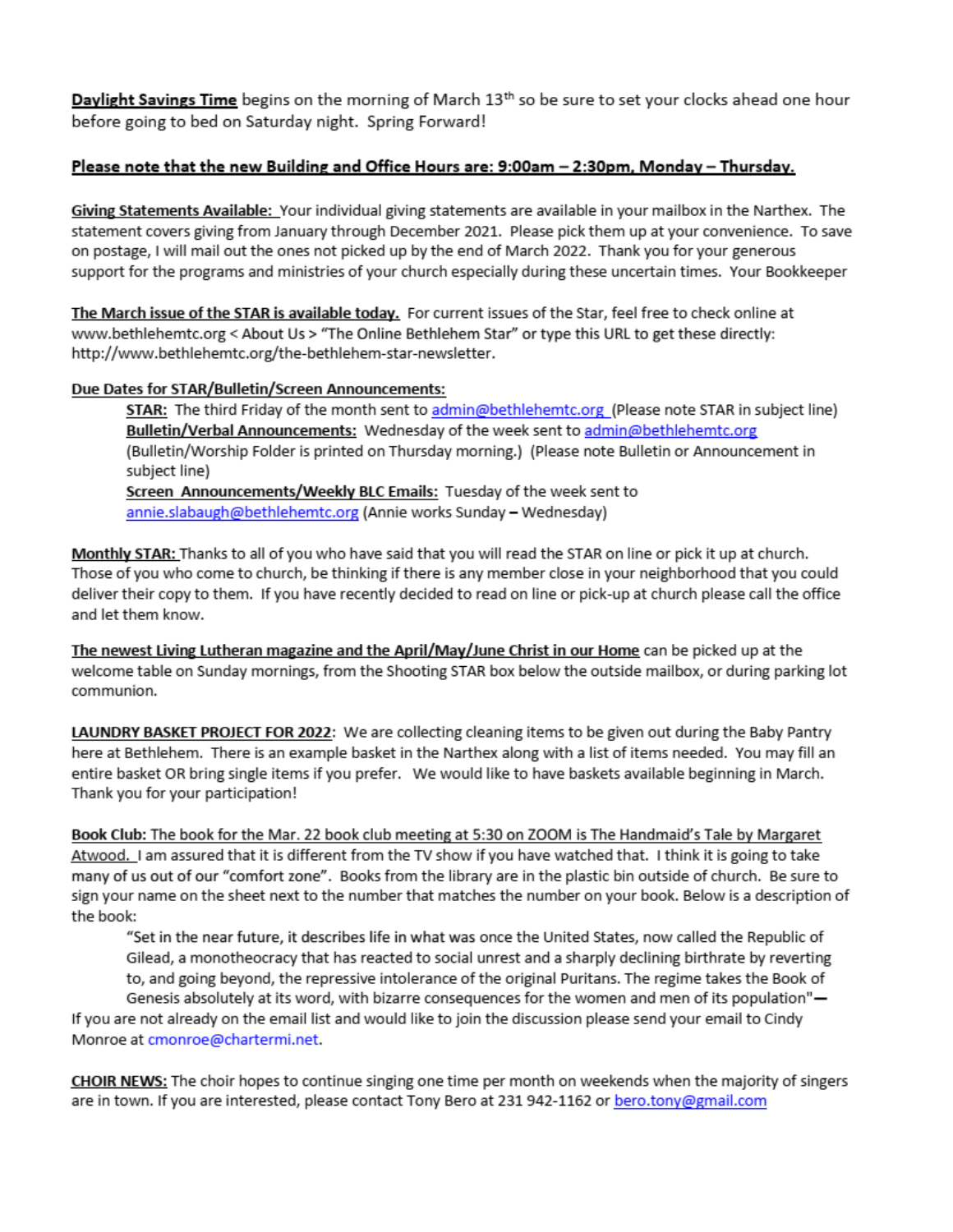Stony Lake Camp Registration is open and free to all young campers interested! The deadline has been extended indefinitely and there is still room! Please register online as soon as possible and let Annie know! The week Bethlehem Adult Leaders will be there is Week 1 (June 19 - 24) so make sure you register for that week! Reach out to Annie either after worship or at annie.slabaugh@bethlehemtc.org with any questions or concerns.

Please consider signing up for Altar Flowers for a Sunday service. While we do not have Altar Flowers during Lent, there are plenty of dates available for the rest of the year. You may use the sign-up poster in the Narthex by signing on the date you request. Then fill out a pink slip with the necessary information and place it and a check for \$40 (payable to Bethlehem Lutheran Church or BLC) in the offering plate on Sunday morning (Preferable) or during the week, in the Administration Assistant's mailbox near the church office entrance. You may select either "in honor" or "in memory" or "to celebrate". If someone has already signed on the date you would like, feel free to add your name - we welcome more than one on a Sunday.

Celebrate a new child in your life with a rose on the baptismal font! Cost \$10.00 per rose. Contact Barbara Oster at beo6475@yahoo.com or 231.668.7038.

The outdoor food pantry is closed until spring to make sure that none of the food is damaged by the cold. You can still bring in your staples at any time and place it in the teal bin under the table by the mailboxes. One BLC member knew of an apartment complex for low income residents with food needs and delivered 12 overflowing bags of what had been outside to the very grateful recipients. Please keep the residents of the 72 unit Brookside Commons Apartments in your prayers. Watch for the pantry to jump back into full swing in the spring.

Our blog has been renamed "Paths of Hope". Check it out on the Bethlehem website: http://www.bethlehemtc.org/new-blog-paths-of-hope.

The Wednesday morning bible study of Matthew meets from 9-11am. All are welcome. Bring your own bible. We read the bible and then talk about what we read. We say a prayer for any needs that are shared. Come. Join a fellowship. Leader is Barbara Graf.

Quilters need help! We meet on Tuesdays 9:00am-11:00am. It is not traditional quilting. We tie three layers of fabric together. The "quilts" are sent all over the world when needed by Lutheran World Relief. So if you can tie or even cut, please join us on Tuesday mornings.

"Zoom Book Study" gathering via Zoom has returned on Wednesdays at 1:30pm for the new year. Besides the thought-provoking discussions, we also have great conversation and fellowship. For this series, we have a new book, Home By Another Way by Barbara Brown Taylor. It contains sermons that walk us through the church year. The book can be ordered through Amazon - if necessary, Barbara Oster can help with ordering. Please contact Pr. Paul if you are interested in joining. We will not meet this Wednesday because of Ash Wednesday observances.

A big thank you to all who turned in Olesons receipts. We have received a check from them for \$276.88. Please continue to drop your Olesons receipts off at church..

Have something important going on at Bethlehem that you'd like others to know about? Maybe a Small Group? A Club Event? Feature it on the Screen Announcements and on our Facebook Events Page! If there is something you'd like featured or included for either Screen Announcements or Facebook Events please reach out to Annie at annie.slabaugh@bethlehemtc.org.